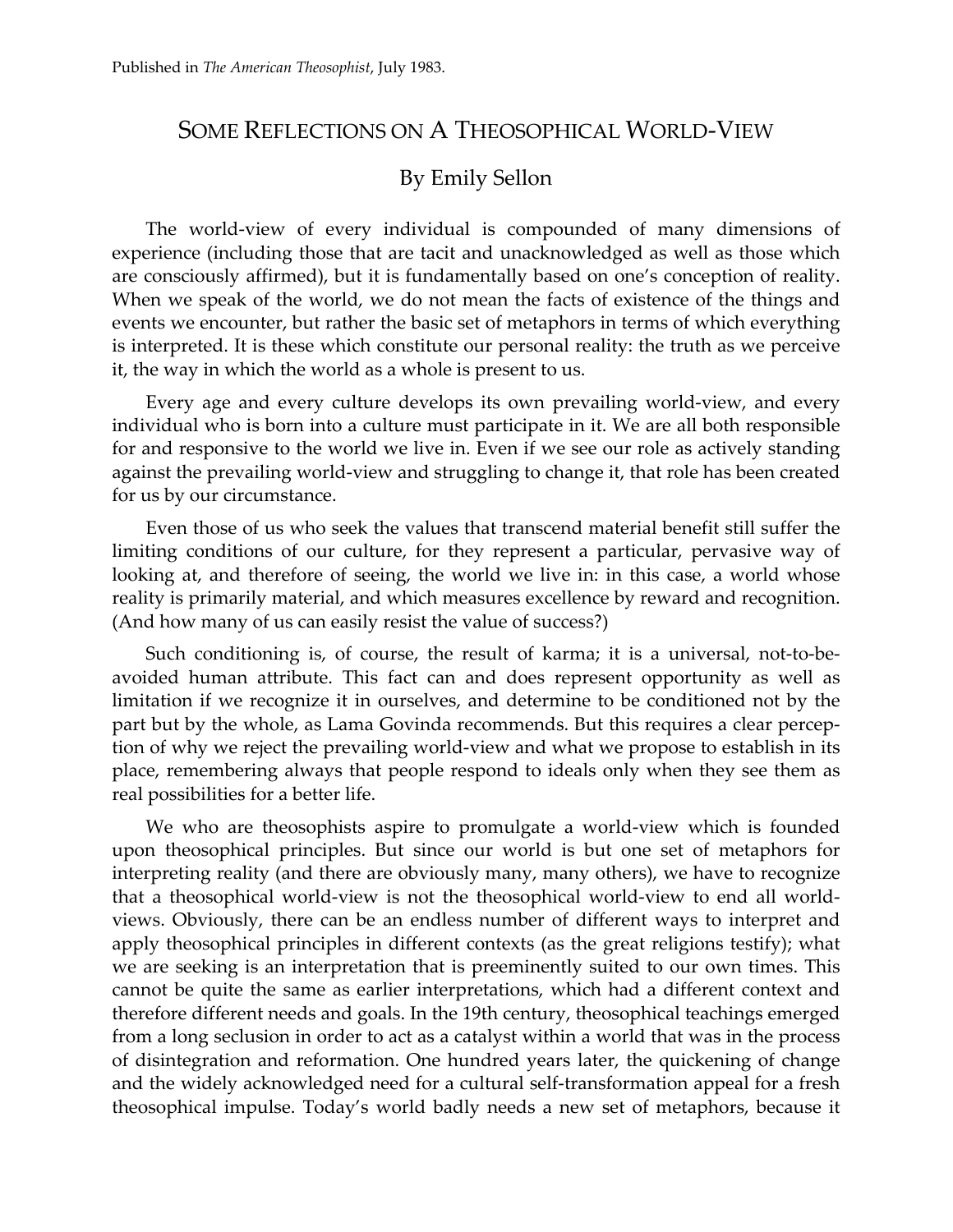certainly is not able to manage its realities on the old terms. Thus it seems to me that another formulation of the teachings is required of us: one that will use the insights privileged to us in the way they were always intended—for the betterment of the human condition.

The thrust toward a new world-view (or paradigm, as it is often called) is widely recognized, but the impulse is confused and amorphous, and the outcome doubtful. At this critical point, theosophy could exert a positive influence. But how do we make this influence felt? Only, it seems to me, by showing that a shift in vision can illuminate the world in a fresh and more realistic way— meaning that it can give us a better grip on reality. A theosophical world-view can integrate many newly achieved insights, but only if this world-view is consistently searched for its values, and applied to here-andnow life situations. Unfortunately this is not yet the case. We theosophists have perhaps failed so far to work through the doctrine to the degree that it inevitably forms the heart of our personal reality—the central metaphor in terms of which all experience becomes meaningful and value-laden.

Nonetheless, theosophical principles are constantly generating their consequences for those who seek them, and these consequences emerge as signposts along the way: criteria of truth, standards for judgment and action, ideals against which to measure our aspirations. These are not dogmas designed to tell us how to think, but guidelines to keep us from getting lost in the wilderness of contemporary information and opinion.

To take an example, science is rapidly developing a cosmology that accords with theosophy in many important respects, and this strengthens our hope for a new and better paradigm in terms of which to interpret our world. Nevertheless, there are still large and influential areas of science which remain fixed in the old narrow, mechanistic world-view, even though some of their developments may sound vaguely "theosophical." Theosophists only weaken their case when they too quickly and uncritically embrace such developments. Or to take another instance, the explosion of interest in altered states of consciousness and their implication has opened up a new view of the range of human possibility; it affirms the theosophical principle that consciousness is a primary datum in the world. But again, we should be aware of the dubious directions some of this interest is taking, for the so-called spiritual domains being explored are from the theosophical point of view only a different order of materiality, subject to their own limitations. How do we handle these contradictions? Discriminate among the various claims? These and other problems point up the importance of articulating the theosophical world-view more clearly, not only for our own sakes, but for the sake of the world.

What then, are the distinguishing features of any theosophical world-view? It is easy to generalize. One can say that it is characterized by a fundamental altruism, a respect for all life, a holistic approach to problems, an acceptance of change and growth, an insistence on the intrinsic order and intelligibility of the cosmos, a recognition of the unique value of the individual and of the spiritual ground of the material world. No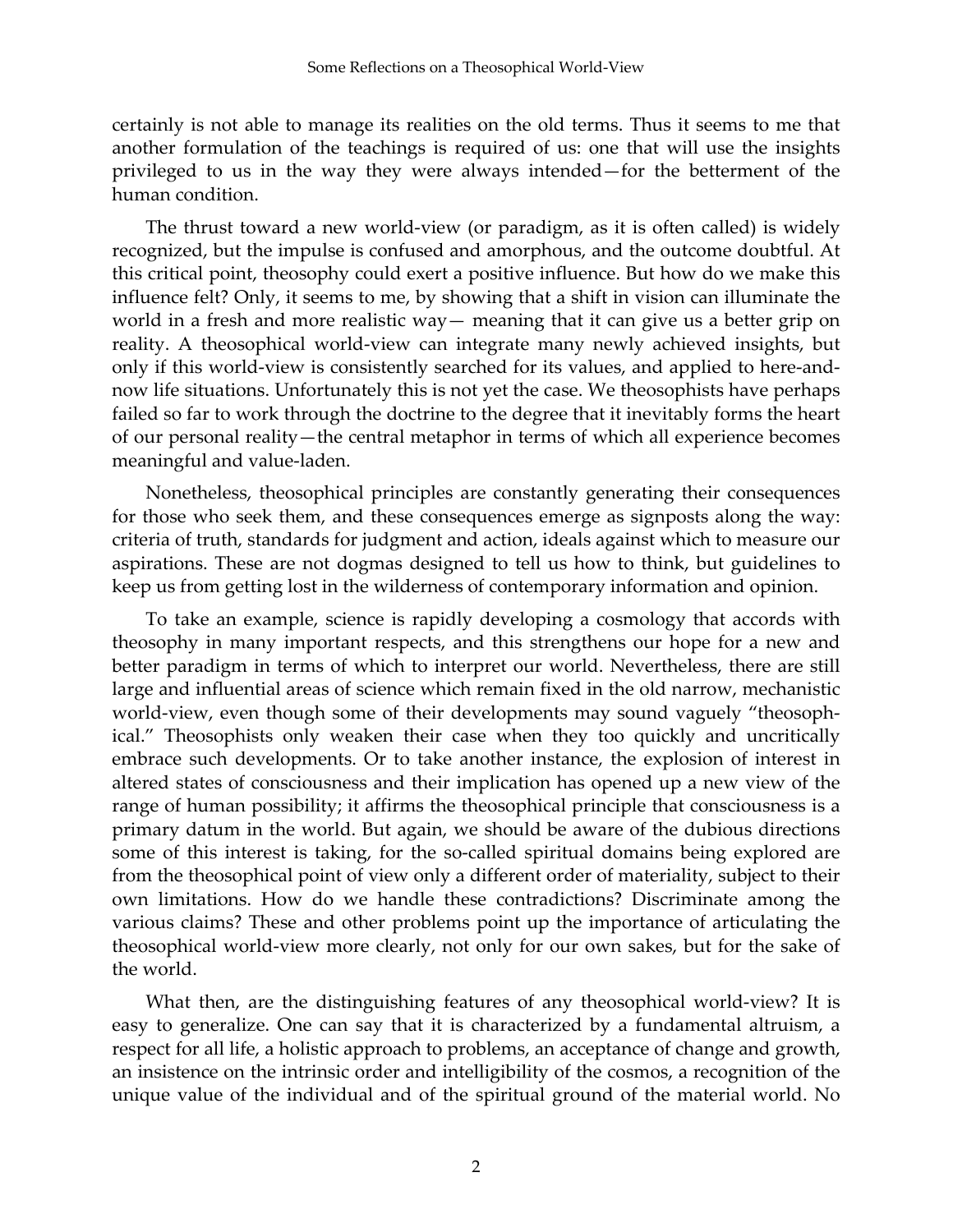one of these positions, however, is unique to theosophists. What theosophy does uniquely provide is a unified network of meaning within which each of these attributes (and many others) finds its cause as well as its justification, so that it becomes the inevitable referent for behavior and action at all levels. It is for this reason that the theosophical world-view can furnish both the all-encompassing context and the specific criteria for human behavior: at once a cosmology, a scientific orientation, a philosophical position, a working psychology, a prescription for individual and social action, and a motivation for personal growth and self-transformation.

In order to develop theosophical principles into a contemporary world-view, it seems to me we need to relate them in an organic way. If this is our object, we should be willing to subject the rich tapestry of theosophical teachings to critical analysis, and to discriminate among them in terms of contemporary needs. This may seem offensively arbitrary to many members, but it is not without precedent. We must remember that theosophical doctrines are primarily meant to be *useful* to human beings; this has been made quite clear in the literature. We seek truth in order to apply it to circumstance, and since circumstances are always changing, there can never be any final statement of truth. In this case, we should be trying to restate the theosophical world-view in a way that can once again make visible some of the truths which human beings desperately need, in order to return to our world the sense of value and meaning it has lost. Because theosophical teachings are profoundly paradoxical, and often confront one truth with another, higher truth, this isn't an easy task. The point of departure, however, is clear.

The origin of all theosophical teaching, its most fundamental tenet, is a radical nondualism. Reality is unpartable, beyond all conditioning; it at once transcends existence and permeates every aspect of the world. Thus theosophy never advocates the supremacy of either spirit or matter, or admits the separation of mind from the material world. It emphatically denies all dualistic interpretations of the world and every attempt at reductionism, whether religious or scientific. This position is basic to its world-view.

This radical non-dualism extends itself into every perception of natural phenomena and every question about the meaning and purpose of life. For example, since consciousness (or spirit) is an intrinsic ingredient of existence, without which it would not be, every existent being (whether animate or so-called inanimate) embodies this universal in some form suited to its inner necessities. Consciousness, therefore, must enter into every consideration of the natural as well as the human world; no view of life can be called complete that does not pursue the role of mind in the formative processes of nature. On the other hand, consciousness can never make its appearance or function creatively without a suitable form; its flowering is absolutely dependent upon the complexification and ultimate perfectibility of the material world. Therefore, spirit and matter are coterminous in the universe, two faces of the same reality. As the Buddha said, nirvana and samsara are one.

Thus the theosophical world-view is phenomenological, but rooted in what Fritz Kunz always called a transcendental realism. Because of this, it is able to reconcile the